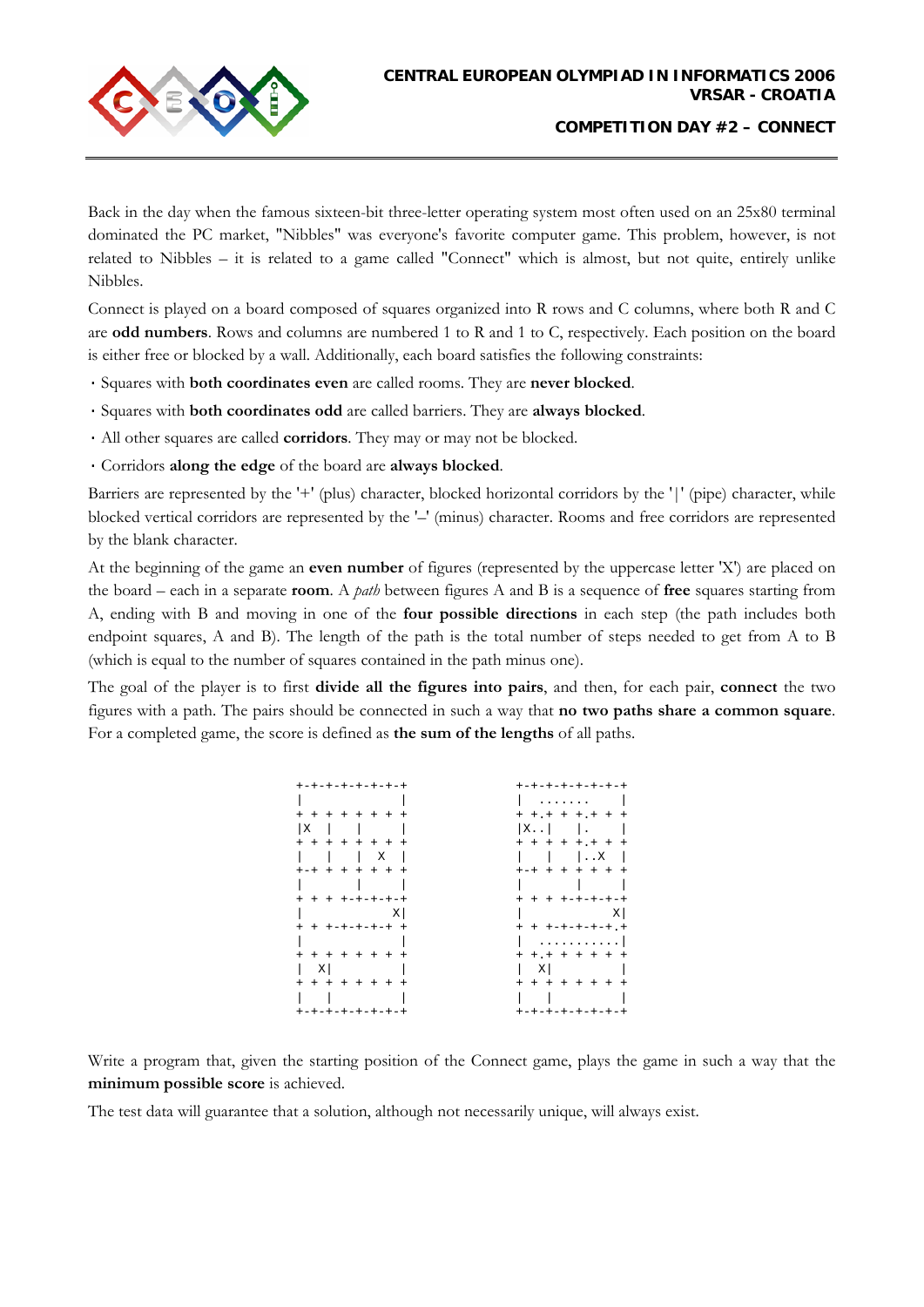

**COMPETITION DAY #2 – CONNECT**

## **INPUT**

The first line of input contains two odd integers R and C,  $(5 \le R \le 25, 5 \le C \le 80)$  – the numbers of rows and columns.

Each of the following R lines of input contains C characters representing one row of the board. Every character will either be one of the three characters '+', '|' and '-', representing a barrier or a blocked corridor, the blank character representing a free corridor or room, or the 'X' character representing a figure in a room.

There will be at least two figures on the board.

Examples of reading an entire line of input (just be sure that the first line with numbers R and C has been read entirely, including newline character):

| <b>PASCAL</b>     | $\mathbf{C}$   | $C++$           |
|-------------------|----------------|-----------------|
| var $s$ : string; | char $s[81]$ ; | string s;       |
| $readln(s)$ ;     | $qets(s)$ ;    | qetline(cin,s); |

## **OUTPUT**

The first line of output should contain a single integer, the minimum possible score.

The following R lines of output should contain the description of the board after the game has been played. The board should be formatted exactly the same way as in the input, except that each unoccupied square contained in some path should be represented by the '.' (dot) character.

**Note**: If there are multiple solutions, you should output any one of them.

## **GRADING**

Partial credit is awarded for incorrect or incomplete solutions that correctly find the minimum possible score.

If the minimum possible score is correct, you will receive 80% of the points for the corresponding test case.

If you choose to find the minimum possible score only, you do not need to output anything else.